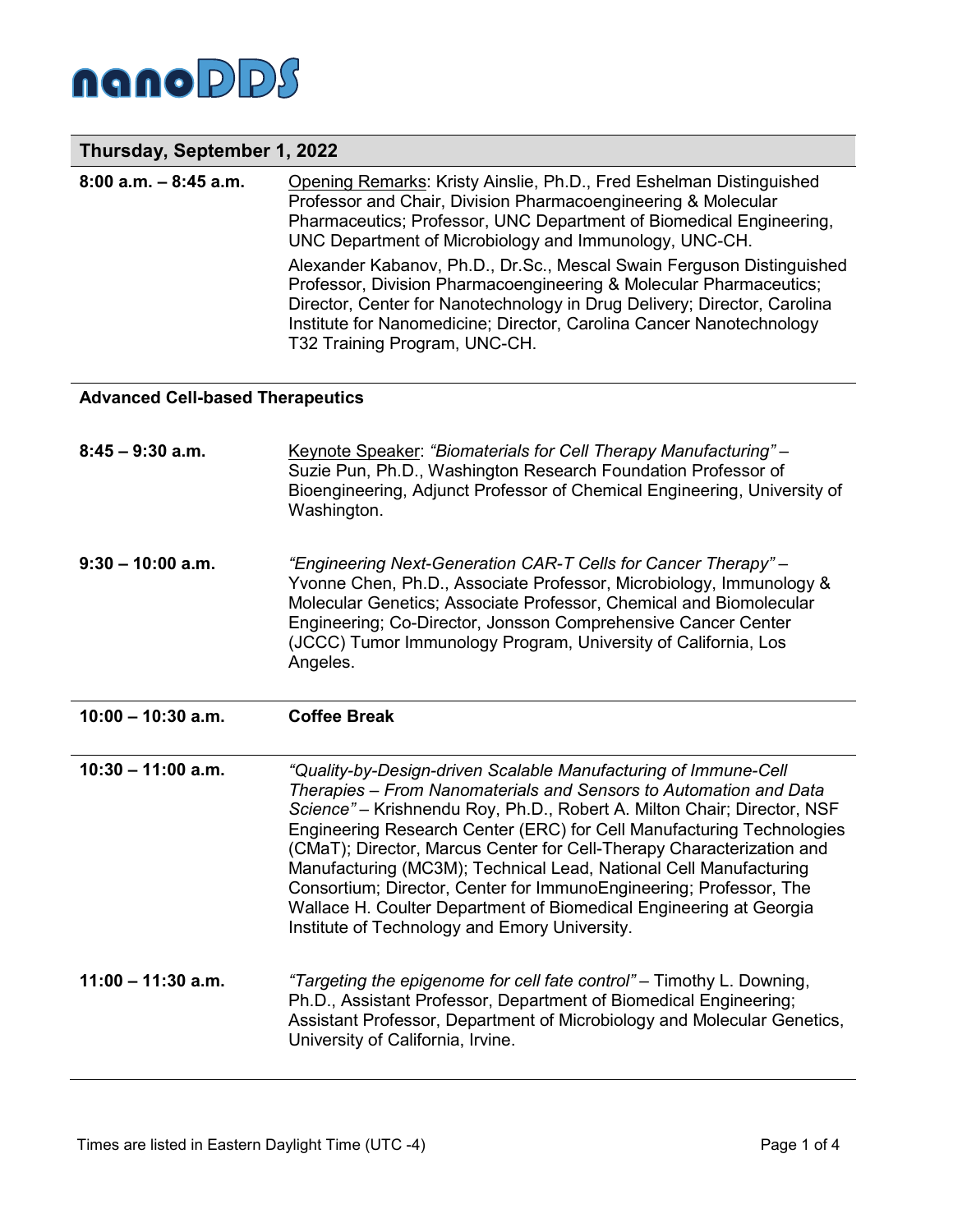

## **Thursday, September 1, 2022**

**11:30 a.m. – 1:15 p.m. Lunch Break, Exhibition and Poster Session**

## **Synthetic and Natural Polymers**

| $1:15 - 1:45$ p.m. | "Synthetic lipoprotein nanotherapeutics" - Anna Schwendeman, Ph.D.,<br>William I. Higuchi Collegiate Professor of Pharmacy, Professor of<br>Pharmaceutical Sciences, Faculty Associate in the Interdepartmental<br>Program in Medicinal Chemistry, University of Michigan.                                                                                                                                                                                                              |
|--------------------|-----------------------------------------------------------------------------------------------------------------------------------------------------------------------------------------------------------------------------------------------------------------------------------------------------------------------------------------------------------------------------------------------------------------------------------------------------------------------------------------|
| $1:45 - 2:15$ p.m. | "Recombinant Biomaterials for Localized Delivery and as Liquid<br>Embolics" - Hamid Ghandehari, Ph.D., George S. and Dolores Doré<br>Eccles Presidential Endowed Chair, Department of Pharmaceutics and<br>Pharmaceutical Chemistry; Founding Director, Utah Center for<br>Nanomedicine; Founding Co-Director, Nano Institute of Utah; Professor,<br>Department of Biomedical Engineering; Adjunct Professor, Department of<br>Surgery, Division of Otolaryngology, University of Utah. |
| $2:15 - 2:45$ p.m. | "Protein-based drug carriers achieve zero-order release of<br>immunosuppressants" - J. Andrew MacKay, Ph.D., Gavin S. Herbert<br>Associate Professor, Department of Pharmacology and Pharmaceutical<br>Sciences, Department of Biomedical Engineering and Department of<br>Ophthalmology, University of Southern California.                                                                                                                                                            |
| $2:45 - 3:15$ p.m. | "Immunomodulatory biomaterials for developing cell-based therapeutics"<br>- Omid Veiseh, Ph.D., Assistant Professor of Bioengineering, CPRIT<br>Scholar in Cancer Research, Rice University.                                                                                                                                                                                                                                                                                            |
| $3:15 - 3:45$ p.m. | <b>Coffee Break</b>                                                                                                                                                                                                                                                                                                                                                                                                                                                                     |
| Immunoengineering  |                                                                                                                                                                                                                                                                                                                                                                                                                                                                                         |
| $3:45 - 4:15$ p.m. | "Advancing particulate immunotherapy for autoimmunity and allergy" -<br>Jamal Lewis, Ph.D., Associate Professor in Biomedical Engineering,<br>University of California, Davis.                                                                                                                                                                                                                                                                                                          |
| $4:15 - 4:45$ p.m. | "Identification of a trauma-associated dendritic cell subset enriched by<br>pro-regenerative scaffolds and inhibited by fibrotic implants" - Kaitlyn<br>Sadtler, Ph.D., Earl Stadtman Tenure-Track Investigator, Chief of the<br>Section for Immunoengineering, National Institute of Biomedical Imaging<br>and Bioengineering.                                                                                                                                                         |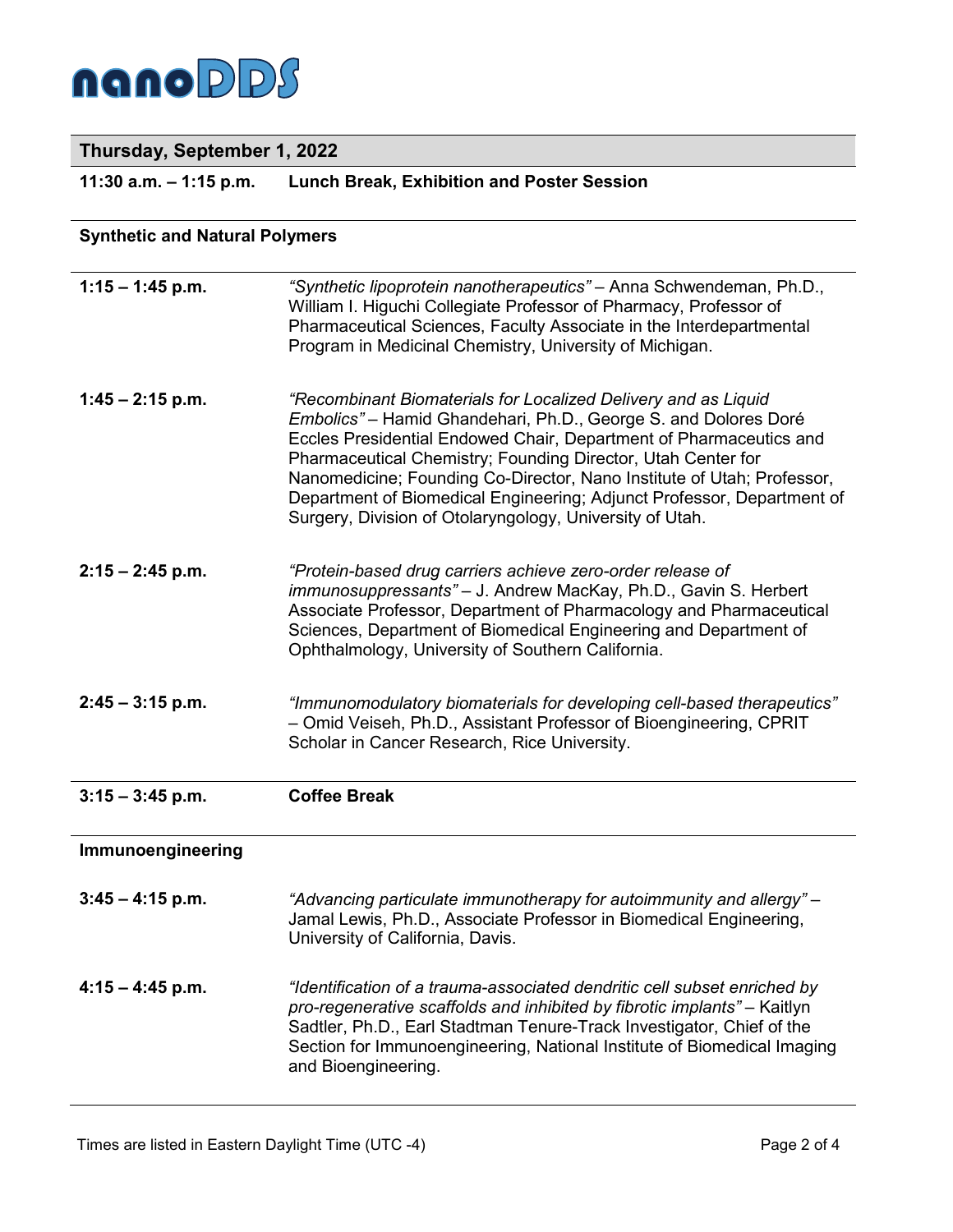

## **Thursday, September 1, 2022**

| $4:45 - 5:15$ p.m. | "Supramolecular Immunomodulators for inflammatory disease" – Joel<br>Collier, Ph.D., Theodore Kennedy Professor of Biomedical Engineering,<br>Associate Professor in the Department of Immunology, Duke University.                                     |
|--------------------|---------------------------------------------------------------------------------------------------------------------------------------------------------------------------------------------------------------------------------------------------------|
| $5:15 - 5:45$ p.m. | "Engineering trophoblast extracellular vesicle-delivering hydrogels to<br>induce tolerance in islet transplantation" - Jessica Weaver, Ph.D.,<br>Assistant Professor, School of Biological and Health Systems<br>Engineering, Arizona State University. |
| $5:45 - 7:00$ p.m. | <b>Exhibition, Snacks, and Poster Session</b>                                                                                                                                                                                                           |

## **Friday, September 2, 2022**

## **Nucleic Acid Delivery**

| $8:00 - 8:30$ a.m.  | "Biomolecule delivery in plants enabled by nanomaterials" - Markita<br>Landry, Ph.D., Assistant Professor of Chemical and Biomolecular<br>Engineering, Assistant Professor, Helen Wills Neuroscience Institute,<br>University of California, Berkeley; Faculty Scientist, Molecular Biophysics<br>and Integrated Bioimaging, Lawrence Berkeley National Laboratory;<br>Investigator, Chan-Zuckerberg Biohub. |
|---------------------|--------------------------------------------------------------------------------------------------------------------------------------------------------------------------------------------------------------------------------------------------------------------------------------------------------------------------------------------------------------------------------------------------------------|
| $8:30 - 9:00$ a.m.  | "Lipid nanoparticle enabled mRNA delivery beyond the liver" – Gaurav<br>Sahay, Ph.D., Associate Professor, Department of Pharmaceutical<br>Sciences, College of Pharmacy, Oregon State University and Oregon<br>Health and Science University.                                                                                                                                                               |
| $9:00 - 9:30$ a.m.  | "Effects of Self-Amplifying RNA Formulation on Protein Expression and<br>Vaccine Immunogenicity" - Anna Blakney, Ph.D., Assistant Professor,<br>Michael Smith Laboratories and School of Biomedical Engineering, The<br>University of British Columbia.                                                                                                                                                      |
| $9:30 - 10:00$ a.m. | Leaf Huang Lectureship: "Biomimetic Nanoparticles for Drug and Gene<br>Delivery" – Liangfang Zhang, Ph.D., Joan and Irwin Jacobs Chancellor's<br>Endowed Chair Professor, Department of Nanoengineering; Director,<br>Chemical Engineering Program; Co-Director, Center for Engineering in<br>Cancer, University of California, San Diego.                                                                   |